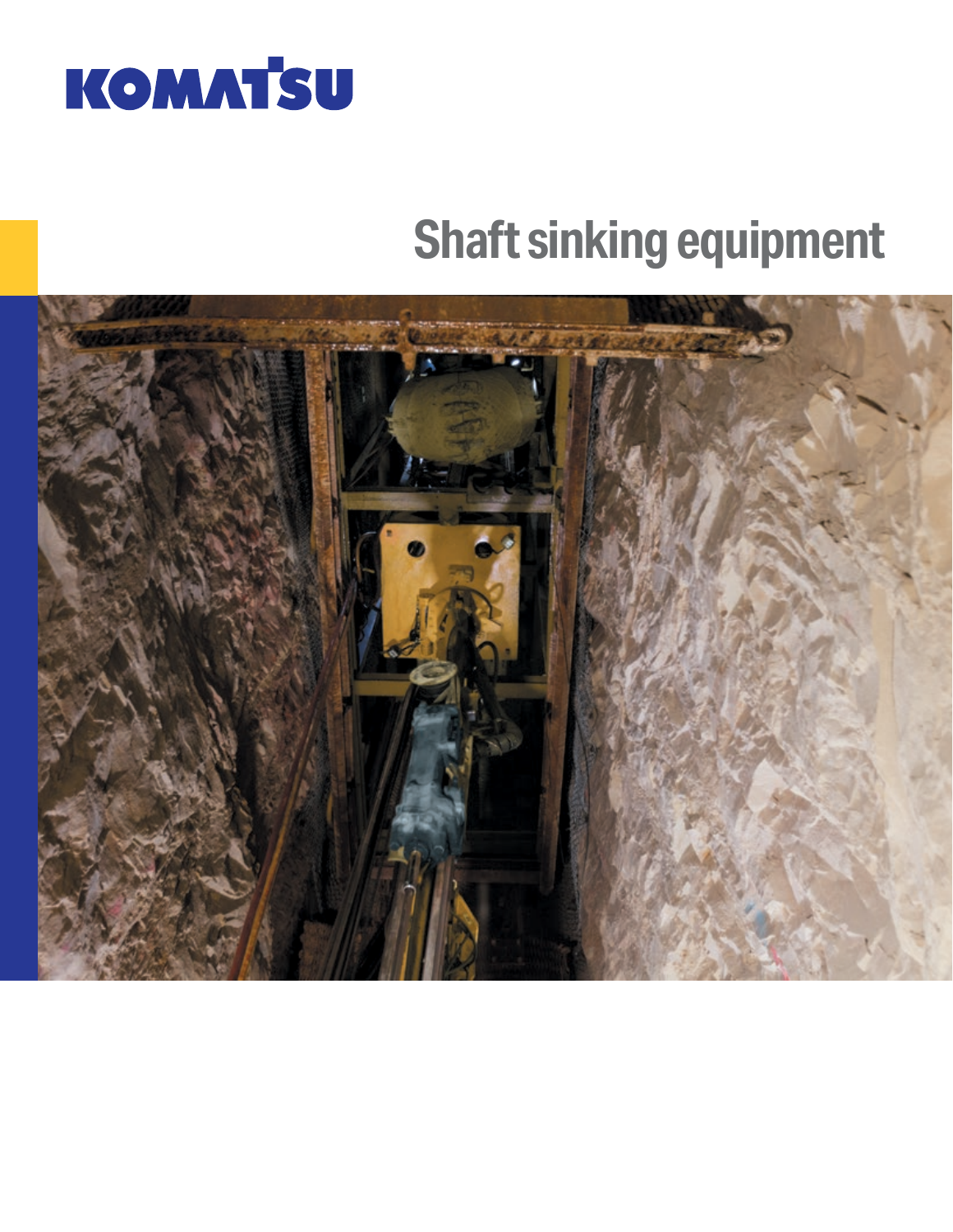# You move the minerals. **We make the machines.**

The essential minerals you produce power modern technology, facilitate community growth and move society forward. But these minerals are hard to find and tougher to mine. Your customers trust you to deliver these resources, so you need an equipment, service and technology provider you can rely on to help keep your operation productive and efficient. Together we can focus on operating safely, productively and responsibly.

# **Harnessing the power**

of industrial technology to support a sustainable, prosperous future for all

# **ZS02: A versatile shaft sinking jumbo**

We understand flexibility in your fleet is important, so the ZS02 jumbo is engineered to accommodate small to large shaft sizes. Plus, the multiple-boom configuration can help provide increased productivity and additional redundancy to ensure limited operational disruption.

### **Key features:**

- **Performance drifters** equipped with drifters manufactured by a leader in the industry, Montabert, and featuring shockwave technology for improved penetration rates
- **• Maximum boom coverage** operates with a 360-degree rotation at the top turret so your operations can gain the benefits of maximum boom coverage
- **Auto parallelism** ensure proper alignment of holes, while helping to boost mucking productivity with this user-friendly feature
- **Nested cage structure** reduces the required bucket well diameter for easier drill access to the shaft bottom by using a jumbo nested within the cage structure



# **ZM01: A shaft mucker designed for efficiency**

Your operation can benefit from a mucker that is optimal for shaft mucking systems with two bucket options and long reach. This equipment can be used in larger diameter shafts, or the boom can also operate less than fully extended, reducing potential damage.

### **Key features:**

- **Main cylinder stroke** main cylinder has a stroke of 4.3 meters for a large coverage area and a reduced amount of muck handling required by personnel on the shaft bottom
- **• Self-cleaning design** ensures rocks clean out at the end of the main cylinder, helping to improve reliability and promote zero harm for your operation
- **Lowest cost, highest mean time to failure (MTBF)** — In field tests, the ZM01 has been shown to provide the lowest cost per ton with the highest MTBF compared to competitor mucker models
- **Ease of maintenance** benefit from easier, fast servicing with replaceable bushings and grease fitting, along with heavy-duty bucket cylinder shock absorbers for increased reliability
- **14-foot extension boom** design includes the entire boom extension at one constant thickness that helps minimize failures with potentially lower overall maintenance costs
- **Optimal bucket size** half cubic yard bucket size reduces the jaws' weight — compared to competitor models — while still maintaining capacity and production cycles



#### **Specifications - ZM01**

| <b>Bucket capacity</b> | $0.4 \, \text{m}^3$<br>$*0.57 \text{ m}^3$ | $0.5$ yd <sup>3</sup><br>$*0.75$ yd <sup>3</sup> |
|------------------------|--------------------------------------------|--------------------------------------------------|
| Length                 | 16510 mm                                   | 54 ft. 2 in                                      |
| Boom extension         | 4267 mm                                    | 14 ft.                                           |
| Width                  | 1524 mm                                    | 5 ft.                                            |
| Depth                  | 965 mm                                     | 3 ft. 2 in                                       |
| Extension              | 1633 kg                                    | 3,600 lbs.                                       |
| Cage                   | 2585 kg                                    | 5,700 lbs.                                       |
| Boom                   | 4400 kg                                    | 9,700 lbs.                                       |
| Total weight           | 8618 kg                                    | 19,000 lbs.                                      |
|                        |                                            |                                                  |

\* Pending material density

#### **Specifications - ZS02**

| Boom                        | 2                                                           |  |
|-----------------------------|-------------------------------------------------------------|--|
| Drifter                     | JZD21 or JZD27                                              |  |
| Lubrication                 | Auto lube                                                   |  |
| Bucket well diameter        | 1.88 <sub>m</sub><br>6ft.2in                                |  |
| Emergency stop              | Electrical, 1 @ electrical panel,<br>1 per operator console |  |
| Power unit                  | 100 HP electric /74.5Kw IP55<br>rated (1 per boom)          |  |
| Boom controls               | 4 and 5 section hydraulic valve<br>(1 per boom)             |  |
| Drill controls              | 3 Section hydraulic valve<br>(1 per boom)                   |  |
| Remote controls             | Optional                                                    |  |
| Function                    | Tandem hydraulic pumps<br>130CC/60CC (1 per boom)           |  |
| Reservoir capacity          | 2441                                                        |  |
| Boom coverage one boom only | 6m<br>19 ft. 7 in                                           |  |
| Boom swing                  | -11° to +60° from vertical                                  |  |
| Boom rotation               | $360^\circ$                                                 |  |
| Feed advance                | 1524 mm<br>5 ft. 0 in                                       |  |
| Feed rotation               | $360^\circ$                                                 |  |
| Feed swing                  | $180^\circ$                                                 |  |

### **Low operating costs. High productivity.**

Based on feedback from our valued customers, the Komatsu shaft sinking jumbo and mucker duo were designed to efficiently meet your mining operational needs while controlling capital costs. The ZS02 shaft jumbo — paired with the ZM01 shaft mucker provides a continuous shaft cycle that eliminates the need for additional equipment.

> Note: All machines are configurable to customer requirements so specific weights and dimensions may vary depending on the options selected

# **Shaft sinking equipment**